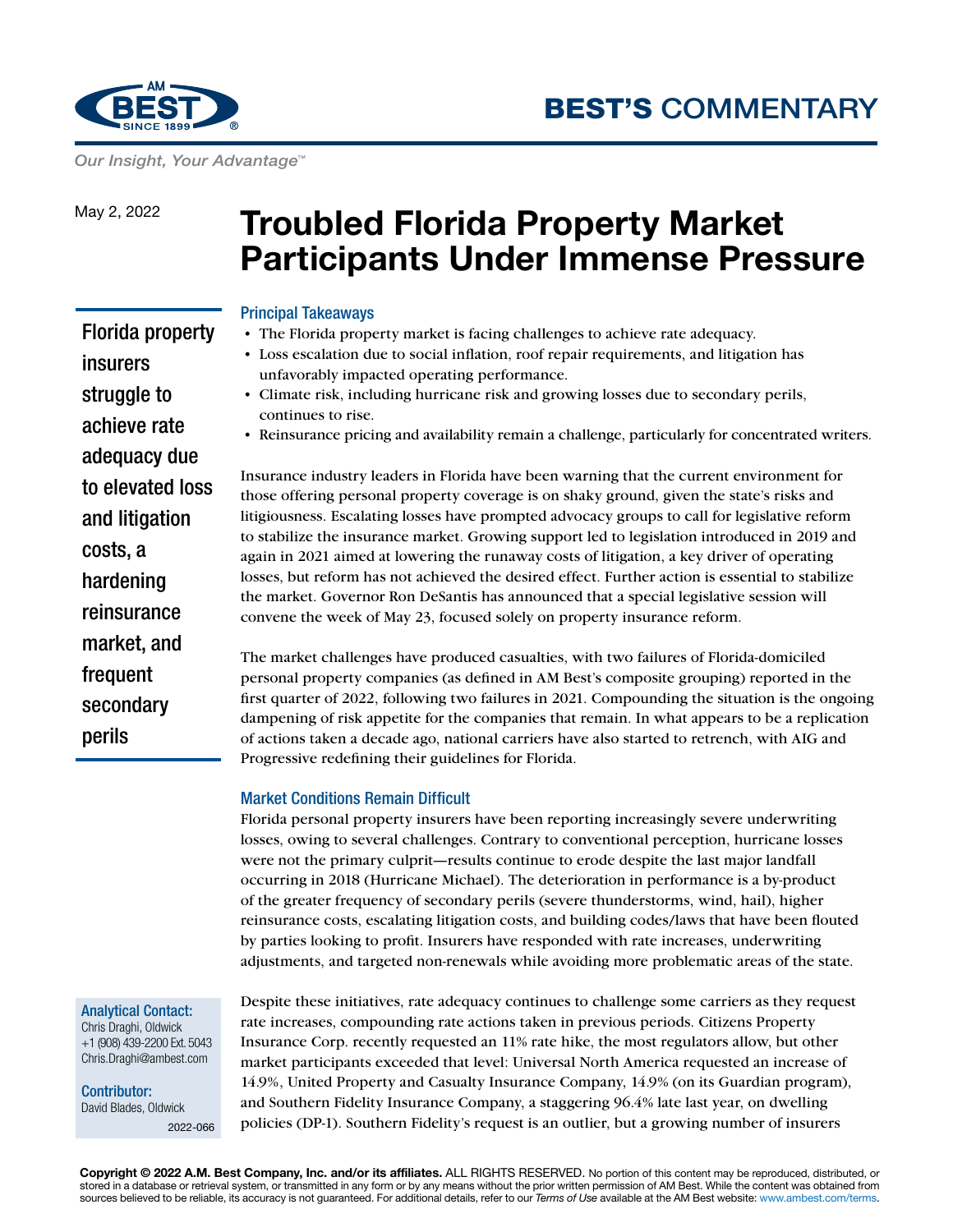are filing rate increases in the double digits, even above the 15% threshold that requires a public hearing. The push for premium increases highlights the wide gap between rate indications and actual rates applied, further underscoring the unsustainable conditions. Rate increases represent the need for insurers to offset growing loss costs as well as the escalating cost of reinsurance protection. To this end, carriers may also find full placement of their catastrophe reinsurance programs ahead of the upcoming renewal season a challenge. Reinsurers have also faced loss cost pressures in Florida, and available capacity for cedents may be limited versus prior years. This is particularly true for those with concentrated geographic exposures.

#### Legislative Efforts Have Stalled

The Florida legislature attempted to course correct with reform measures aimed at curbing high litigation costs. In 2021, the Florida Senate approved Bill 76, which included a number of initiatives, ranging from pre-lawsuit requirements to how attorney's fees are awarded in first-party suits. This bill followed House Bill 337, passed in 2019, which established the rights and obligations of parties involved in an assignment of benefits (AOB). Both bills sought more equitable application of attorney's fees awarded to plaintiffs, based on a payment scale using the deviation between the pre-suit settlement offer and the judgment obtained.

The one-way attorney fee rule in Florida, which allowed plaintiffs to be awarded the entirety of attorney's fees should settlement be even \$1 in their favor, has been viewed as one of the core drivers of represented claims in the state. The need for reform was evident after the Florida Office of Insurance Regulation (OIR) released an eye-opening statistic in 2021, noting that, although homeowners' insurance claims in Florida accounted for 8% of all claims opened by US insurers, homeowners' lawsuits in Florida accounted for 76% of all litigation in the country.

These bills were intended to dissuade bad actors and mitigate the expenses that insurers absorb based on a more equitable set of rules. There was some improvement after the bills passed, specifically related to AOB and represented claims, but more legislative work is critical as litigated claims appear to be creeping up once again.

Florida's 2022 legislative session ended on March 11th with no major property insurance reform bills being passed. Attention shifted from attorney's fees to property loss relief in an effort to reduce the pressure to further increase premiums. Senate Bill 1728 passed the Florida Senate but died in the House. The bill would have (1) allowed insurers to cover only the depreciated or actual cash value of a roof (among other roof valuation initiatives); (2) required clear language by roofers that the consumer is responsible for paying deductibles (to dissuade dubious solicitation practices); and (3) implemented new rules applicable to Citizens for rate increases on secondary homes and eligibility of primary coverage when comparable coverage was available from the private sector. The focus on roof reform is driven by elevated roof costs that have materially and negatively impacted indemnity losses, influenced in part by a building code that requires replacing an entire roof if more than 25% is damaged in any 12-month period. This requirement has left some insurers on the hook for the full replacement cost, which has been exacerbated by contractors soliciting claims with the promise of a free roof.

#### Insurer Casualties Continue

The conditions in Florida's property insurance industry over the last few years illustrate a market in need. Several Florida-domiciled personal property companies have been ordered into receivership: Florida Specialty Insurance Company (in 2019), Gulfstream Property and Casualty Insurance Company (2021), St. John's Insurance Company, Inc. (2022), and Avatar Property and Casualty Insurance Company (2022). In Louisiana, Lighthouse Property Insurance was recently placed into receivership. Lighthouse is not domiciled in Florida but gained a material amount of Florida homeowners' business when it acquired Prepared Insurance Company, a Florida-domiciled personal property writer, in 2020.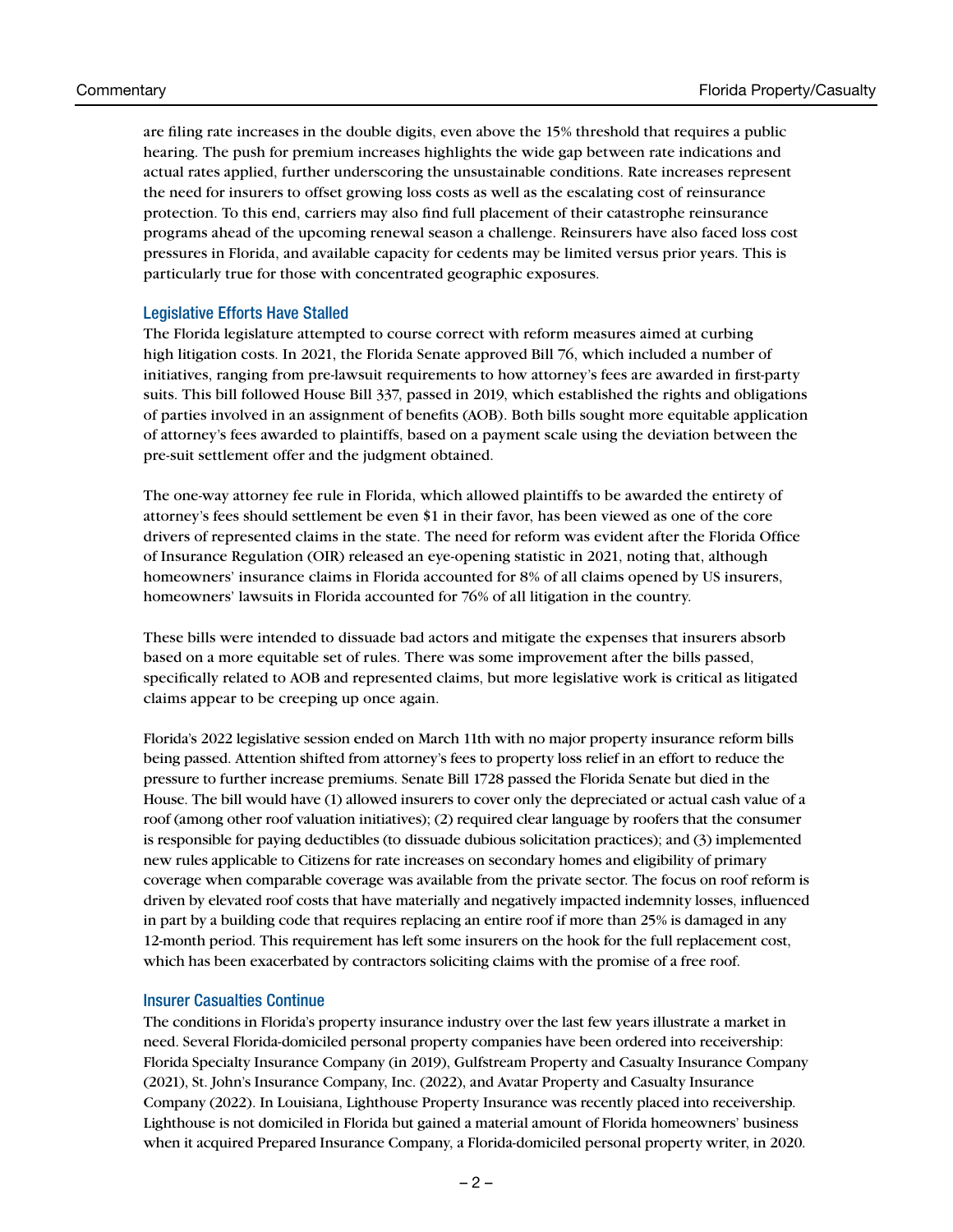Exhibit 1

Furthermore, FedNat Insurance Company and its affiliates, Maison Insurance Company and Monarch National Insurance Company, recently entered into a consent order to file a plan with the OIR, outlining intended actions to improve its financial condition in the near term. Per FedNat's 10-K, the company believes there is "substantial doubt" about its ability to remain a going concern.

Absent significant change, companies will continue to face numerous challenges. The credit quality of market participants in Florida varies widely. None of the carriers that were recently placed into receivership prior to becoming insolvent had participated in AM Best's interactive ratings process. However, they met Freddie Mac/Fannie Mae guidelines shortly before becoming insolvent, despite abrupt shifts in financial condition. Our ratings process is designed to be prospective and identify shifting market conditions for carriers.

Several carriers have limited their appetites for Florida property exposures. In 2020, Capital Preferred Insurance Company received approval to remove 23,800 policies from its portfolio. In 2021, the OIR approved the cancellation or expiration of more than 50,000 policies from Universal Insurance Company of North America, Southern Fidelity Insurance Company, and Gulfstream Property & Casualty Company (prior to its being placed into receivership). More recently, AIG's Lexington Insurance Company, as part of its larger goal of reducing personal lines exposure nationwide, announced that it would pull out of Florida, leaving roughly 8,000 policies in the lurch. Progressive also notified the OIR that it would not renew a material number of policies. A number of companies have stopped writing new property business in the state (Florida Farm Bureau, TypTap Insurance, and United Property and Casualty Insurance Company), further diminishing market capacity.

The market disruption has resulted in substantial growth for Citizens—"the insurer of last resort"—with personal residential policies in force up from 426,478 in 2018 to 758,586 in 2021 (**Exhibit 1**), despite considerable efforts to depopulate over the previous decade. But with the decline in available capacity from the private sector, displaced insureds do not have many options. Nor is Citizens immune to the difficulties in the current environment, which is made even more precarious by strict regulation of rate increases. Citizens' CEO Barry Gilway was recently quoted as saying the company was receiving 5,500 new customers per week.



**Citizens Property Insurance Corporation Personal Residential Policies in Force**

Notes: Excludes takeout policies (policies tagged for takeout via the Depopulation program but still serviced by Citizens Property Insurance Corporation). The 2006 policy count does not include 142,890 policies assumed from Poe Financial Group because they remained on the Poe system at the end of that calendar year. Source: Citizens Property Insurance Corporation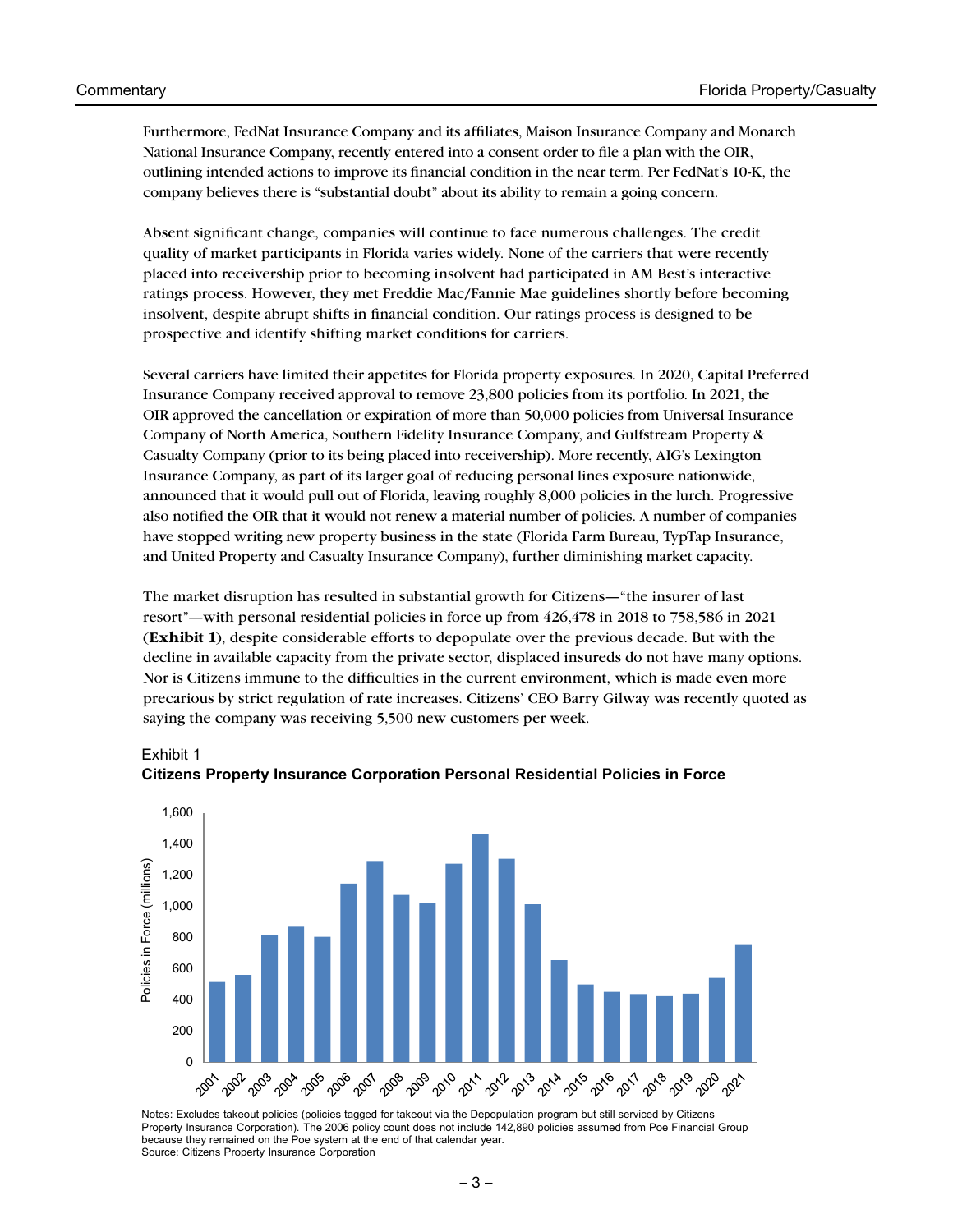### Exhibit 2

## **AM Best-Rated Florida-Domiciled Personal Property Companies\***

(Minimum FL Percentage of Total DPW of 10%)

(Ratings as of April 25, 2022)

|        |                                           |                             |            | <b>Current ICR</b> |                       |            | <b>Prior ICR</b>   | <b>Prior ICR</b> |
|--------|-------------------------------------------|-----------------------------|------------|--------------------|-----------------------|------------|--------------------|------------------|
|        |                                           |                             | Current    | Outlook/           | <b>Current ICR</b>    | Prior      | Outlook/           | <b>Effective</b> |
| AMB#   | <b>Company Name</b>                       | <b>AMB Rating Unit Name</b> | <b>ICR</b> | <b>Implication</b> | <b>Effective Date</b> | <b>ICR</b> | <b>Implication</b> | Date             |
| 013020 | American Modern Ins. Co. of Florida, Inc. | Munich Reins, Co.           | aa         | Stable             | 7/8/2021              | aa         | Stable             | 7/17/2020        |
| 001708 | American Southern Home Ins. Co.           | Munich Reins, Co.           | aa         | Stable             | 7/8/2021              | aa         | Stable             | 7/17/2020        |
| 011572 | First Community Ins. Co.                  | Bankers Ins. Grp.           | bbb        | Negative           | 8/11/2021             | bbb u      | Negative           | 1/14/2021        |
| 012235 | State Farm Florida Ins. Co.               | State Farm Grp.             | а-         | Stable             | 8/13/2021             | $a-$       | Stable             | 8/14/2020        |
| 012150 | American Strategic Ins. Corp.             | Progressive Corp.           | aa         | Stable             | 1/13/2022             | aa         | Stable             | 12/16/2020       |
| 010106 | ASI Assurance Corp.                       | Progressive Corp.           | aa         | Stable             | 1/13/2022             | aa         | Stable             | 12/16/2020       |
| 013917 | ASI Preferred Ins. Corp.                  | Progressive Corp.           | aa         | Stable             | 1/13/2022             | aa         | Stable             | 12/16/2020       |
| 013984 | Florida Family Home Ins. Co.              | Florida Family Grp.         | bbb        | Negative           | 3/9/2022              | bbb+       | Negative           | 2/17/2021        |
| 011975 | Florida Family Ins. Co.                   | Florida Family Grp.         | bbb        | Negative           | 3/9/2022              | bbb+       | Negative           | 2/17/2021        |
| 020564 | Vault Reciprocal Exchange                 | Vault Holdings Grp.         | a-u        | Negative           | 4/14/2022             | $a-$       | Stable             | 7/23/2021        |
| 012359 | Tower Hill Prime Ins. Co.                 | Tower Hill Prime Ins. Co.   | bbb-       | Negative           | 4/14/2022             | bbb        | <b>Negative</b>    | 4/8/2021         |

\*Omits American Bankers Insurance Company of Florida as Florida homeowners' represents only about 1% of the total direct book.

Source: BESTLINK

## Impact on AM Best Rated Carriers

Circumstances in the Florida personal property market have led to downgrades to both outlooks and ratings (**Exhibit 2**), as higher loss and loss adjustment expenses (LAE) have eroded operating performance and hurt balance sheet strength. Elevated reinsurance costs, coupled with higher indemnity and LAE losses, proved to be an unfavorable combination that limited insurers' ability to purchase the same level of reinsurance protection as in years past. As a result, balance sheets have weakened and surplus has been challenged. This dynamic has forced rated entities to re-think their risk appetite in the state, leading to refined risk accumulations and targeted non-renewals, to minimize their reinsurance needs. While these exposure initiatives are intended to improve overall enterprise risk management, the efficacy and appropriateness of risk mitigation strategies are yet to be fully determined. As a result of observed challenges, the ratings and outlooks, particularly for those entities not part of larger groups, remain under pressure; nonetheless the credit ratings are currently considered "Good" or better.